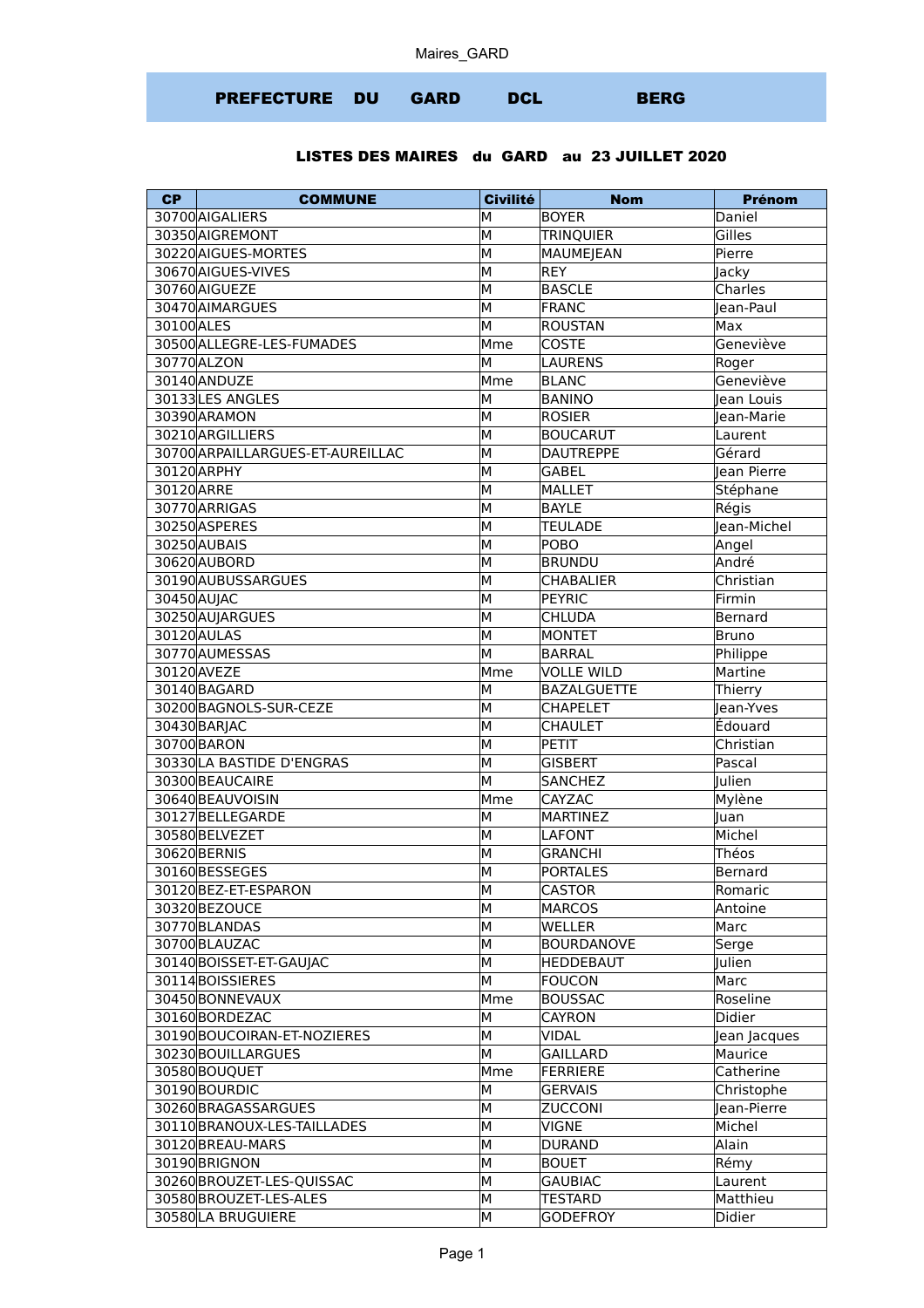| 30210CABRIERES                            | M   | GADILLE                  | Gilles       |
|-------------------------------------------|-----|--------------------------|--------------|
| 30170 LA CADIERE-ET-CAMBO                 | M   | LAGARDE                  | Jean Louis   |
| 30740LE CAILAR                            | M   | TENA                     | Joël         |
| 30132 CAISSARGUES                         | M   | FABREGOUL                | Olivier      |
| 30190LA CALMETTE                          | M   | <b>BOLLEGUE</b>          | Jacques      |
| 30420 CALVISSON                           | M   | <b>SAUZEDE</b>           | André        |
| 30770 CAMPESTRE-ET-LUC                    | M   | <b>BRUNEL</b>            | Jean Marie   |
| 30350 CANAULES-ET-ARGENTIERES             | M   | <b>CAHU</b>              | Robert       |
| 30260 CANNES-ET-CLAIRAN                   | Mme | AUBRY                    | Sonia        |
| 30700 LA CAPELLE-ET-MASMOLENE             | M   | <b>GAYTE</b>             | Xavier       |
| 30350 CARDET                              | M   | <b>CRUVEILLER</b>        | Fabien       |
| 30260 CARNAS                              | M   | <b>ROUDIL</b>            | Joël         |
| 30130 CARSAN                              | Mme | VANDEMEULEBROUCKE        | Brigitte     |
| 30350 CASSAGNOLES                         | M   | <b>FURESTIER</b>         | David        |
| 30190 CASTELNAU-VALENCE                   | M   | BOUGAREL                 | Christophe   |
| 30210 CASTILLON-DU-GARD                   | Mme | DHERBECOURT              | Muriel       |
| 30750 CAUSSE-BEGON                        | М   | <b>EVESQUE</b>           | Christian    |
| 30820 CAVEIRAC                            | М   | <b>CHAILAN</b>           | lean-Luc     |
| 30330 CAVILLARGUES                        | M   | NADAL                    | Laurent      |
| 30480 CENDRAS                             | M   | ANDRE                    | Sylvain      |
| 30450CHAMBON                              | M   | <b>SASSO</b>             | Marc         |
| 30530 CHAMBORIGAUD                        | M   | <b>CORBIER</b>           | Émile        |
| 30200CHUSCLAN                             | M   | PEYRIERE                 | Pascal       |
| 30870 CLARENSAC                           | M   | <b>GERVAIS</b>           | Patrick      |
| 30920 CODOGNAN                            | M   | <b>GRAS</b>              | Philippe     |
| 30200CODOLET                              | M   | <b>BAYART</b>            | Sébastien    |
| 30210COLLIAS                              | M   | <b>PIRE</b>              | Jonathan     |
| 30190 COLLORGUES                          | Mme | <b>REGHENAS</b>          | Micheline    |
| 30460COLOGNAC                             | M   | <b>BRESSET</b>           | Cyrille      |
| 30250COMBAS                               | M   | DEBOUVERIE               | Michel       |
| 30300COMPS                                | M   | ROCHETTE                 | Jean Jacques |
| 30450CONCOULES                            | M   | MALAVAL                  | Jean-Marie   |
| 30111CONGENIES                            | Mme | <b>DHUISME</b>           | Fabienne     |
| 30330 CONNAUX                             | M   | MAURIN                   | Stéphane     |
| 30170CONQUEYRAC                           | M   | DAUTHEUILLE              | Jacques      |
| 30140 CORBES                              | Mme | <b>CRESPON-LHERISSON</b> | Monique      |
| 30260CORCONNE                             | M   | <b>JEAN</b>              | Lionel       |
| 30630 CORNILLON                           | M   | DELALIEU                 | Gilles       |
| 30500COURRY                               | M   | BERNARD                  | lean         |
| 30260 CRESPIAN                            | Mme | <b>CAVALIER</b>          | Pascale      |
| 30170 CROS                                | М   | <b>CLAVEL</b>            | Christian    |
| 30360 CRUVIERS-LASCOURS                   | M   | FIARD                    | Fabien       |
| 30360 DEAUX                               | М   | <b>SALLES</b>            | Didier       |
| 30190 DIONS                               | M   | <b>THEOTIME</b>          | Gérard       |
| 30390 DOMAZAN                             | M   | DONNET                   | Louis        |
| 30350 DOMESSARGUES                        | M   | <b>CLEMENT</b>           | Bernard      |
| 30750 DOURBIES                            | Mme | LEBEAU                   | Irène        |
| 30170 DURFORT-ET-SAINT-MARTIN-DE-SOSSENAC | М   | <b>CONDOMINES</b>        | Robert       |
| 30390 ESTEZARGUES                         | Mme | LAGUERIE                 | Martine      |
| 30124L'ESTRECHURE                         | Mme | <b>MACQUART</b>          | Bernadette   |
| 30360 EUZET                               | M   | <b>OZIL</b>              | Cyril        |
| 30700 FLAUX                               | М   | JUVIN                    | Denis        |
| 30700 FOISSAC                             | M   | <b>ALMARIC</b>           | Joël         |
| 30730 FONS                                | Mme | GIANNACCINI              | Maryse       |
| 30580 FONS-SUR-LUSSAN                     | М   | <b>GUIHERMET</b>         | Jean Bernard |
| 30250 FONTANES                            | M   | <b>THEROND</b>           | Alain        |
| 30580 FONTARECHES                         | M   | MEJEAN                   | Patrick      |
| 30210 FOURNES                             | M   | BOUDINAUD                | Thierry      |
| 30300 FOURQUES                            | M   | DUMAS                    | Gilles       |
| 30170 FRESSAC                             | M   | MARTIN                   | Laurent      |
| 30160GAGNIERES                            | M   | MARTIN                   | Olivier      |
| 30260GAILHAN                              | M   | <b>SIPEIRE</b>           | Jacky        |
| 30730 GAJAN                               | M   | POUDEVIGNE               | Jean Louis   |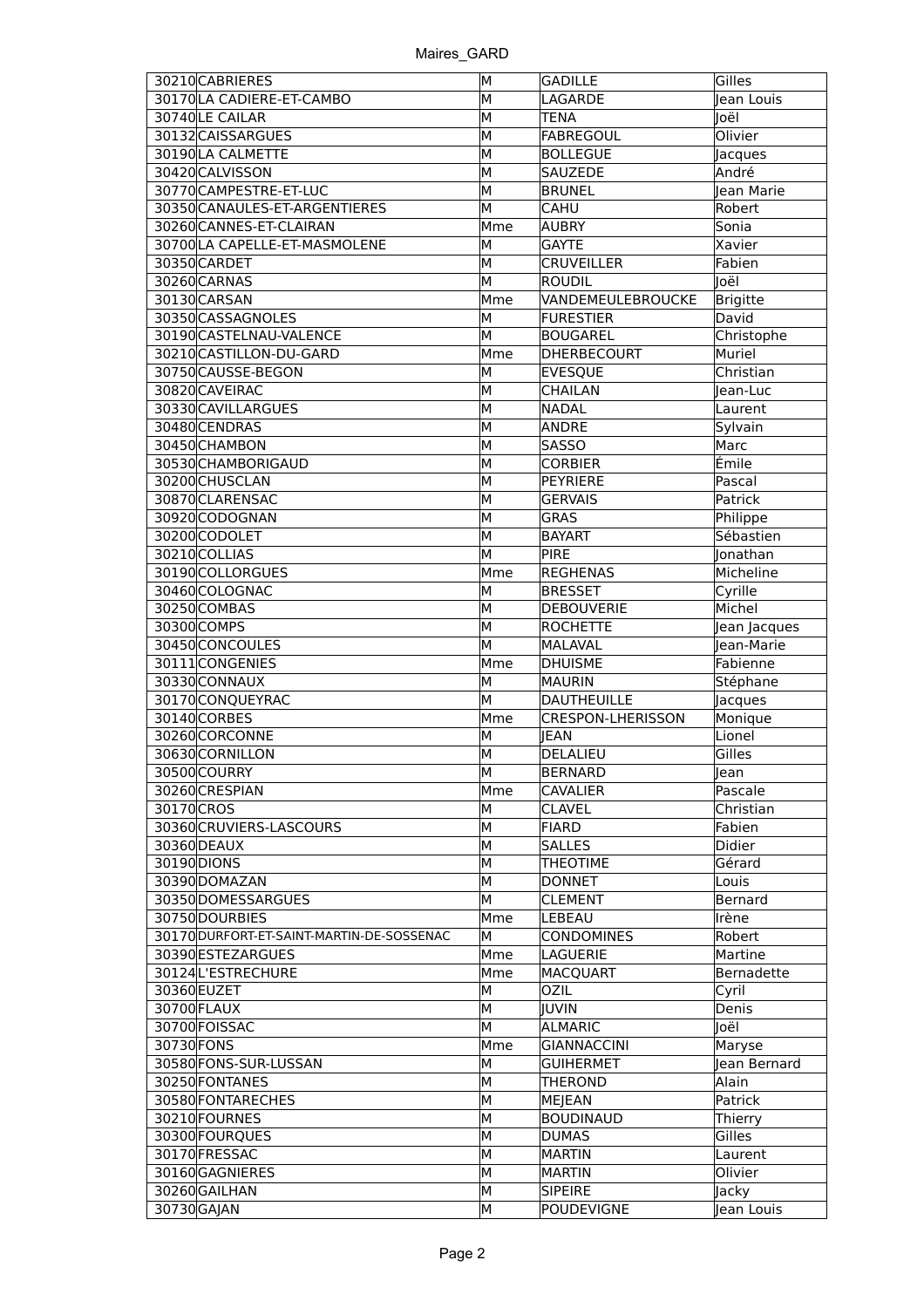| 30660 GALLARGUES-LE-MONTUEUX    | М   | <b>CERDA</b>         | Freddy       |
|---------------------------------|-----|----------------------|--------------|
| 30760LE GARN                    | Mme | MERCIER              | Julie        |
| 30128 GARONS                    | м   | <b>DALMAS</b>        | Alain        |
| 30190GARRIGUES-SAINTE-EULALIE   | M   | KIELPINSKI           | Didier       |
| 30330 GAUIAC                    | Mme | <b>SEUBE</b>         | Maria        |
| 30510GENERAC                    | M   | <b>TOUZELLIER</b>    | Frédéric     |
| 30140 GENERARGUES               | M   | <b>IACOT</b>         | Thierry      |
| 30450GENOLHAC                   | M   | <b>CHERON</b>        | Guy          |
| 30630GOUDARGUES                 | м   | <b>MAHLER</b>        | Fred         |
| 30110LA GRAND-COMBE             | м   | MALAVIEILLE          | Patrick      |
| 30240 LE GRAU-DU-ROI            | M   | <b>CRAUSTE</b>       | Robert       |
| 30760 ISSIRAC                   | м   | RIEU                 | José         |
| 30300 JONQUIERES-SAINT-VINCENT  | м   | <b>FOURNIER</b>      | Jean-Marie   |
| 30250 JUNAS                     | Mme | PELLET               |              |
|                                 |     |                      | Marie José   |
| 30110LAMELOUZE                  | Mme | <b>BARAFORT</b>      | Laure        |
| 30980 LANGLADE                  | M   | PREVOTEAU            | Gaëtan       |
| 30750 LANUEJOLS                 | м   | <b>VIGNE</b>         | Alexandre    |
| 30460LASALLE                    | м   | <b>DE LATOUR</b>     | Henri        |
| 30290 LAUDUN-L'ARDOISE          | M   | <b>CAZORLA</b>       | Yves         |
| 30110LAVAL-PRADEL               | м   | BARBA                | Joseph       |
| 30760 LAVAL-SAINT-ROMAN         | Mme | <b>ROY-CROS</b>      | Muriel       |
| 30250LECQUES                    | Mme | POHER                | Bernadette   |
| 30210LEDENON                    | м   | <b>BEAUME</b>        | Frédéric     |
| 30350LEDIGNAN                   | м   | <b>CAUVIN</b>        | Bernard      |
| 30350LEZAN                      | м   | TORREILLES           | Eric         |
| 30260LIOUC                      | M   | <b>IAHANT</b>        | Guy          |
| 30126LIRAC                      | M   | <b>CLEMENTE</b>      | Cédric       |
| 30610 LOGRIAN-FLORIAN           | M   | <b>CASTELLVI</b>     | Jean Marie   |
| 30580LUSSAN                     | M   | <b>FRANCOIS</b>      | Jean-Marc    |
| 30960LES MAGES                  | м   | <b>GIOVINAZZO</b>    | Alain        |
| 30450 MALONS-ET-ELZE            | м   | <b>OLIVA</b>         | lean         |
| 30120 MANDAGOUT                 | м   | <b>GRIEU</b>         | Emmanuel     |
| 30129 MANDUEL                   | м   | <b>GRANAT</b>        | Jean-Jacques |
| 30320 MARGUERITTES              | м   | <b>NICOLAS</b>       | Rémi         |
| 30360 MARTIGNARGUES             | М   | <b>VIC</b>           | Jérôme       |
| 30960LE MARTINET                | М   | MERCIER              | Michel       |
| 30350 MARUEJOLS-LES-GARDON      | м   | FELIX                | Freddy       |
| 30350 MASSANES                  | м   | <b>CHAPELLIER</b>    | Laurent      |
| 30140 MASSILLARGUES-ATTUECH     | Mme | GENOLHER             | Aurélie      |
| 30350 MAURESSARGUES             | Mme | <b>LEFEVRE</b>       | Christine    |
| 30430 MEJANNES-LE-CLAP          | м   | <b>BASSIER</b>       | Jérôme       |
| 30340 MEJANNES-LES-ALES         | м   | <b>TEISSIER</b>      | Christian    |
| 30840 MEYNES                    | м   | <b>FOURNIER</b>      | Fabrice      |
| 30410 MEYRANNES                 | м   | BERNARD              | Wladimir     |
| 30140 MIALET                    | M   | <b>VERRIEZ</b>       | Jack         |
| 30540 MILHAUD                   | М   | <b>DESCLOUX</b>      | Jean-Luc     |
| 30120 MOLIERES-CAVAILLAC        | М   | CANAYER              | Roland       |
| 30410 MOLIERES-SUR-CEZE         | Mme | <b>BOUIS</b>         | Florence     |
| 30170 MONOBLET                  | M   | <b>CASTANON</b>      | Philippe     |
| 30340 MONS                      | M   | <b>BANQUET</b>       | Gérard       |
| 30350 MONTAGNAC                 | M   |                      | Daniel       |
| 30700 MONTAREN-ET-SAINT-MEDIERS | М   | MARQUET<br>LEVESQUE  | Frédéric     |
|                                 | М   |                      |              |
| 30630 MONCLUS                   |     | <b>TRICHOT</b>       | Benoît       |
| 30120 MONTDARDIER               | м   | REDON                | Thierry      |
| 30360 MONTEILS                  | м   | FONTAINE             | Patrick      |
| 30150 MONTFAUCON                | M   | ROBELET              | Olivier      |
| 30490 MONTFRIN                  | М   | <b>TREMOULET</b>     | Eric         |
| 30190 MONTIGNARGUES             | Mme | POIGNET SENGER       | Véronique    |
| 30260 MONTMIRAT                 | м   | <b>GRANIER</b>       | François     |
| 30730 MONTPEZAT                 | м   | ANDRIUZZI            | Jean Michel  |
| 30350 MOULEZAN                  | М   | LUCCHINI             | Pierre       |
| 30190 MOUSSAC                   | М   | <b>SALLE LAGARDE</b> | Frédéric     |
| 30121MUS                        | М   | <b>BENEZECH</b>      | Patrick      |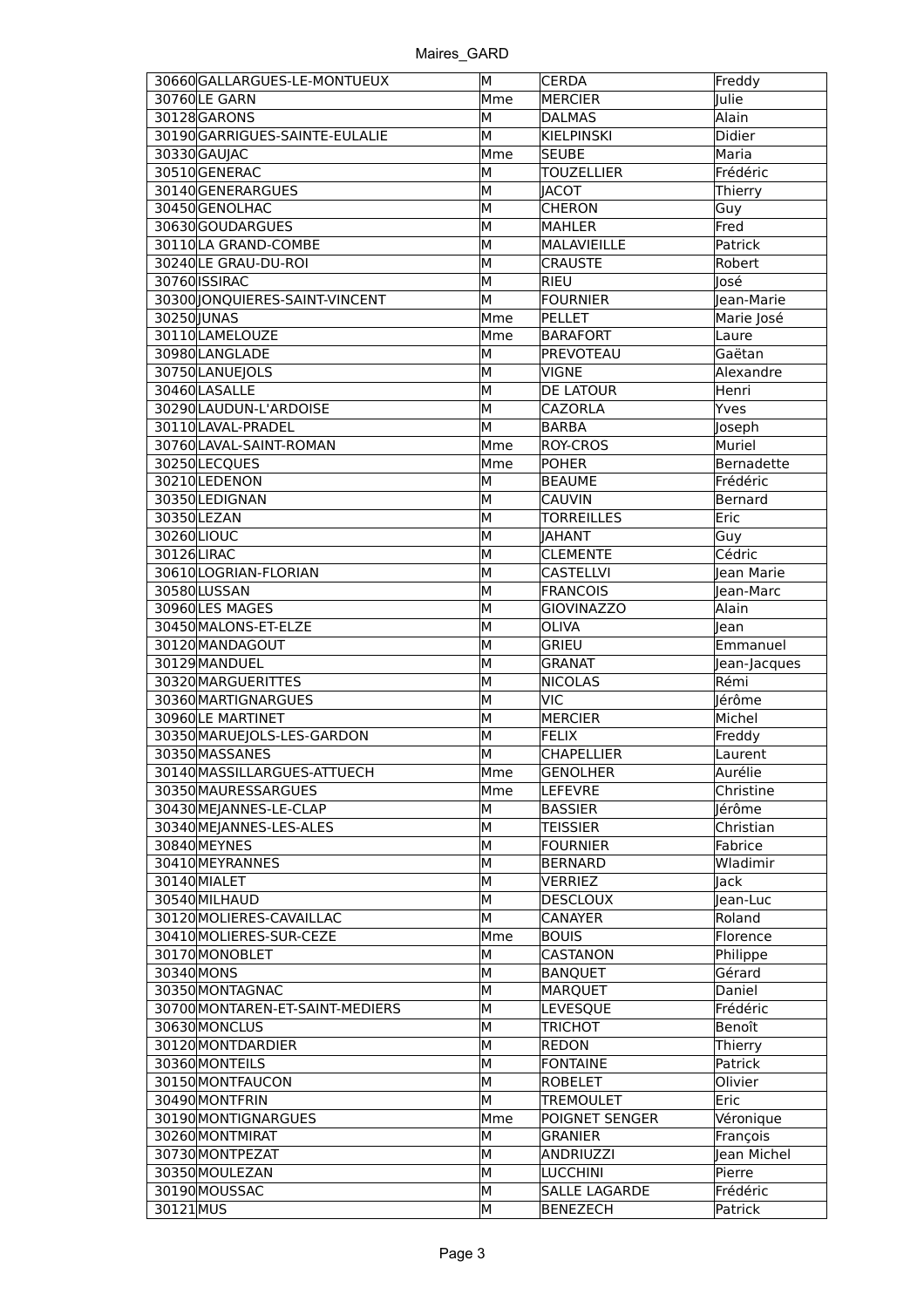| 30114 NAGES-ET-SOLORGUES           | M   | CHAMBELLAND        | Michel         |
|------------------------------------|-----|--------------------|----------------|
| 30580 NAVACELLES                   | м   | <b>CLEMENCON</b>   | Bruno          |
| 30360 NERS                         | M   | <b>PUPET</b>       | Patrice        |
| 30000 NIMES                        | М   | <b>FOURNIER</b>    | Jean-Paul      |
| 30200 ORSAN                        | М   | <b>DUCROS</b>      | Bernard        |
| 30260 ORTHOUX-SERIGNAC-QUILHAN     | М   | <b>ROQUE</b>       | Jean Michel    |
| 30730 PARIGNARGUES                 | М   | <b>COUDERC</b>     | Yvan           |
| 30160 PEYREMALE                    | M   | <b>SILHOL</b>      | Guy            |
| 30124 PEYROLLES                    | М   | ABBOU              | François       |
| 30330 LE PIN                       | М   | <b>PALISSE</b>     | Patrick        |
| 30340 LES PLANS                    | М   | <b>BARONI</b>      | Gérard         |
| 30122 LES PLANTIERS                | м   | <b>MOUNIER</b>     | Bernard        |
| 30120 POMMIERS                     | М   | <b>SEVERAC</b>     | Gérard         |
| 30170 POMPIGNAN                    | М   | <b>FOUGAIROLLE</b> |                |
|                                    |     |                    | Michel         |
| 30450 PONTEILS-ET-BRESIS           | M   | DE LA RUE DU CAN   | Pierre         |
| 30130 PONT ST ESPRIT               | Mme | LAPEYRONIE         | Claire         |
| 30530 PORTES                       | М   | <b>SELLE</b>       | François       |
| 30500 POTELIERES                   | М   | ANDRE              | Jean Paul      |
| 30330 POUGNADORESSE                | M   | <b>SERRE</b>       | Dominique      |
| 30320 POULX                        | М   | <b>OUITTARD</b>    | Patrice        |
| 30210 POUZILHAC                    | М   | <b>ASTIER</b>      | Thierry        |
| 30610 PUECHREDON                   | M   | <b>GRAS</b>        | Guillaume      |
| 30131 PUJAUT                       | Mme | <b>SOULIER</b>     | Sandrine       |
| 30260QUISSAC                       | M   | <b>CATHALA</b>     | Serge          |
| 30129 REDESSAN                     | Mme | RICHARD TRINQUIER  | Fabienne       |
| 30210REMOULINS                     | М   | <b>CARTAILLER</b>  | <b>Nicolas</b> |
| 30750REVENS                        | Mme | <b>MACQ</b>        | Madeleine      |
| 30720 RIBAUTE-LES-TAVERNES         | М   | <b>ITIER</b>       | Frédéric       |
| 30430 RIVIERES                     | M   | <b>ITIER</b>       | Jean Marie     |
| 30160 ROBIAC-ROCHESSADOULE         | М   | <b>CHALVIDAN</b>   | Henri          |
| 30650 ROCHEFORT-DU-GARD            | М   | <b>BACHEVALIER</b> | Rémy           |
| 30430 ROCHEGUDE                    | М   | <b>DUMAS</b>       | Patrick        |
| 30230 RODILHAN                     | М   | <b>PLANES</b>      | Patrice        |
| 30120 ROGUES                       | Mme | <b>DURAND</b>      | Martine        |
| 30440 ROQUEDUR                     | М   | <b>SANDRE</b>      | Bernard        |
|                                    |     |                    |                |
| 30150ROQUEMAURE                    | Mme | <b>NURY</b>        | Nathalie       |
| 30200 LA ROQUE-SUR-CEZE            | м   | <b>GAUTIER</b>     | Robert         |
| 30340ROUSSON                       | М   | <b>CHASSARY</b>    | Ghislain       |
| 30190LA ROUVIERE                   | M   | DE GONZAGA         | Patrick        |
| 30200SABRAN                        | Mme | <b>NICOLLE</b>     | Sylvie         |
| 30130 SAINT-ALEXANDRE              | М   | <b>BERTOLINI</b>   | Jacques        |
| 30500 SAINT-AMBROIX                | M   | <b>DE FARIA</b>    | Jean Pierre    |
| 30190 SAINTE-ANASTASIE             | M   | TIXADOR            | Gilles         |
| 30570 SAINT-ANDRE-DE-MAJENCOULES   | M   | <b>BOISSON</b>     | Christophe     |
| 30630 SAINT-ANDRE-DE-ROQUEPERTUIS  | Mme | <b>MICHEL</b>      | Fabienne       |
| 30940 SAINT-ANDRE-DE-VALBORGNE     | M   | <b>BOURRELY</b>    | Régis          |
| 30330 SAINT-ANDRE-D'OLERARGUES     | Mme | <b>LACOUSSE</b>    | Nathalie       |
| 30730 SAINT-BAUZELY                | M   | <b>DURAND</b>      | Jacques        |
| 30350 SAINT-BENEZET                | M   | <b>BARON</b>       | Jérôme         |
| 30210 SAINT-BONNET-DU-GARD         | M   | <b>MOULIN</b>      | Jean-Marie     |
| 30460 SAINT-BONNET-DE-SALENDRINQUE | М   | <b>MAGNY</b>       | Sébastien      |
| 30500 SAINT-BRES                   | М   | <b>CHARPENTIER</b> | Jean Pierre    |
| 30440 SAINT-BRESSON                | М   | <b>DARLOT</b>      | Patrick        |
| 30110 SAINTE-CECILE-D'ANDORGE      | M   | <b>PEPIN</b>       | Jacques        |
| 30360 SAINT-CESAIRE-DE-GAUZIGNAN   | M   | <b>GRAS</b>        | Frédéric       |
| 30190 SAINT-CHAPTES                | M   | <b>MAZAUDIER</b>   | Jean Claude    |
|                                    |     |                    |                |
| 30760 SAINT-CHRISTOL-DE-RODIERES   | Mme | <b>FORGEROU</b>    | Nathalie       |
| 30380 SAINT-CHRISTOL-LES-ALES      | м   | <b>BENEZET</b>     | Jean-Charles   |
| 30260 SAINT-CLEMENT                | М   | RENNER             | Sylvain        |
| 30870 SAINT-COME-ET-MARUEJOLS      | M   | <b>VERDIER</b>     | Michel         |
| 30460 SAINTE-CROIX-DE-CADERLE      | M   | <b>MOURGUES</b>    | Ludovic        |
| 30500 SAINT-DENIS                  | Mme | <b>MOLIERES</b>    | Sylvette       |
| 30190 SAINT-DEZERY                 | М   | <b>DAILCROIX</b>   | Bernard        |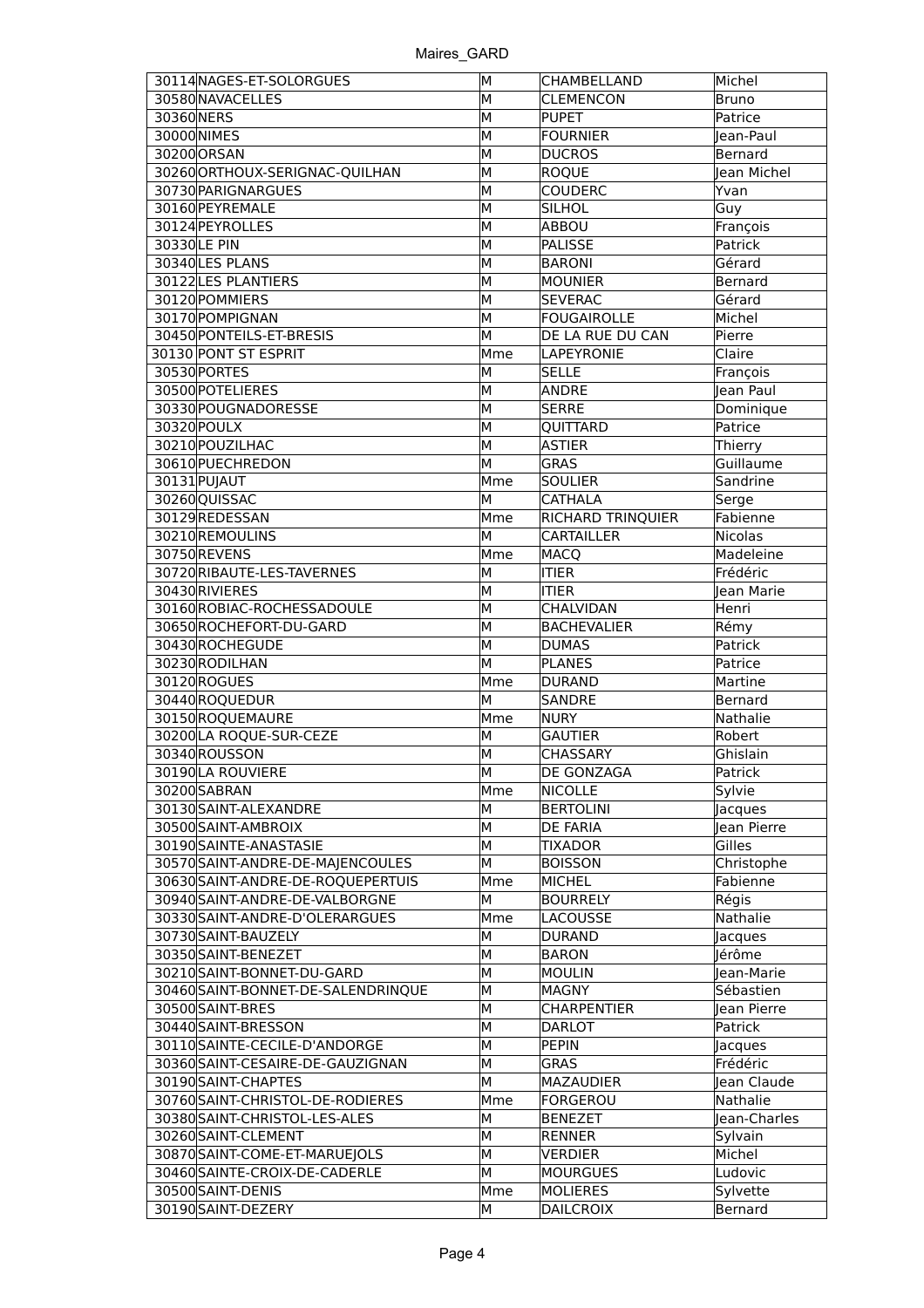| 30980 SAINT-DIONISY                     | M   | GREGOIRE                    | Jean-Christophe |
|-----------------------------------------|-----|-----------------------------|-----------------|
| 30360 SAINT-ETIENNE-DE-L'OLM            | Mme | HUGUET                      | Johanna         |
| 30200 SAINT-ETIENNE-DES-SORTS           | Mme | <b>GARNERO</b>              | Patricia        |
| 30140 SAINT-FELIX-DE-PALLIERES          | М   | <b>SALA</b>                 | Michel          |
| 30960 SAINT-FLORENT-SUR-AUZONNET        | M   | <b>BEAUCLAIR</b>            | Jean Pierre     |
| 30150 SAINT-GENIES-DE-COMOLAS           | М   | JOUVE                       | Olivier         |
| 30190 SAINT-GENIES-DE-MALGOIRES         | М   | DURAND COUTELLE             | Jean François   |
| 30200 SAINT-GERVAIS                     | м   | <b>CHAPUY</b>               | Raymond         |
| 30320 SAINT-GERVASY                     | М   | <b>VINCENT</b>              | Joël            |
| 30800 SAINT-GILLES                      | M   | VALADIER                    | Eddy            |
| 30560 SAINT-HILAIRE-DE-BRETHMAS         | M   | PERRET                      | lean Michel     |
| 30210 SAINT-HILAIRE-D'OZILHAN           | Mme | <b>OZENDA</b>               | Liliane         |
| 30360 SAINT-HIPPOLYTE-DE-CATON          | M   | FROMENTAL                   | Philippe        |
| 30700 SAINT-HIPPOLYTE-DE-MONTAIGU       | M   | BARBERI                     | Bernard         |
| 30170 SAINT-HIPPOLYTE-DU-FORT           | M   | <b>OLIVIERI</b>             | Bruno           |
| 30360 SAINT-JEAN-DE-CEYRARGUES          | M   | DAUTUN                      | Georges         |
| 30610 SAINT-JEAN-DE-CRIEULON            | M   | <b>CUENOT</b>               | Jean-Louis      |
| 30430 SAINT-JEAN-DE-MARUEJOLS-ET-AVEJAN | M   | DAUBLON                     | Thierry         |
| 30350 SAINT-JEAN-DE-SERRES              | Mme | ROUX                        | Andrée          |
| 30960 SAINT-JEAN-DE-VALERISCLE          | Mme | <b>IUSTET</b>               | Catherine       |
| 30270 SAINT-JEAN-DU-GARD                | M   | <b>RUAS</b>                 | Michel          |
| 30140 SAINT-JEAN-DU-PIN                 | Mme | LOPEZ DUBREUIL              | Julie           |
| 30500 SAINT-JULIEN-DE-CASSAGNAS         | М   | MILESI                      | Pascal          |
| 30440 SAINT-JULIEN-DE-LA-NEF            | M   | FAIDHERBE                   | Lucas           |
| 30760 SAINT-JULIEN-DE-PEYROLAS          | М   | SALAU                       | Claude          |
| 30340 SAINT-JULIEN-LES-ROSIERS          | M   | <b>BORD</b>                 | Serge           |
| 30580 SAINT-JUST-ET-VACQUIERES          | М   | <b>BUREL</b>                | Jean Michel     |
| 30220 SAINT-LAURENT-D'AIGOUZE           | М   | FELINE                      | Thierry         |
| 30200 SAINT-LAURENT-DE-CARNOLS          | м   | AUBANEL                     | Guy             |
| 30126 SAINT-LAURENT-DES-ARBRES          | M   | GAMARD                      | Philippe        |
| 30330 SAINT-LAURENT-LA-VERNEDE          | M   | <b>GUARDIOLA</b>            | Joseph          |
| 30440 SAINT-LAURENT-LE-MINIER           | M   | <b>BELTOISE</b>             | <b>Bruno</b>    |
| 30730 SAINT MAMERT DU GARD              | Mme | <b>BERGOGNE</b>             | Catherine       |
| 30330 SAINT-MARCEL-DE-CAREIRET          | Mme | SABONNADIERE-BERGERI Carole |                 |
| 30440 SAINT-MARTIAL                     | Mme | <b>JUTTEAU</b>              | Françoise       |
| 30520 SAINT-MARTIN-DE-VALGALGUES        | M   | <b>CERPEDES</b>             | Claude          |
| 30360 SAINT-MAURICE-DE-CAZEVIEILLE      | M   | <b>GUIRAUD</b>              | David           |
| 30700 SAINT-MAXIMIN                     | M   | ARQUE                       | Henri           |
| 30200 SAINT-MICHEL-D'EUZET              | M   | PETIT JEAN                  | Elian           |
| 30200 SAINT-NAZAIRE                     | M   | <b>MISSOUR</b>              | Gerald          |
| 30610 SAINT-NAZAIRE-DES-GARDIES         | M   | <b>ELECTION PARTIELLE</b>   |                 |
| 30130 SAINT-PAULET-DE-CAISSON           | M   | <b>SERRE</b>                | Christophe      |
| 30480 SAINT-PAUL-LA-COSTE               | M   | <b>CHAPON</b>               | Adrien          |
| 30330 SAINT-PAUL-LES-FONTS              | M   | <b>LOPEZ</b>                | André           |
| 30330 SAINT-PONS-LA-CALM                | M   | ROCHE                       | <b>Jean</b>     |
| 30430 SAINT-PRIVAT-DE-CHAMPCLOS         | M   | FLANDIN                     | Jean François   |
| 30340 SAINT-PRIVAT-DES-VIEUX            | M   | RIBOT                       | Philippe        |
| 30700 SAINT-QUENTIN-LA-POTERIE          | М   | <b>BONZI</b>                | Yvon            |
| 30440 SAINT-ROMAN-DE-CODIERES           | M   | <b>VILLARET</b>             | Luc             |
| 30750 SAINT-SAUVEUR-CAMPRIEU            | Mme | AMASSE                      | Nicole          |
| 30140 SAINT-SEBASTIEN-D'AIGREFEUILLE    | М   | <b>MANIFACIER</b>           | Guy             |
| 30700 SAINT-SIFFRET                     | M   | <b>VINCENT</b>              | Dominique       |
| 30260 SAINT-THEODORIT                   | M   | <b>SOULIER</b>              | Cyril           |
| 30700 SAINT-VICTOR-DES-OULES            | Mme | ALVARO                      | Marie Michèle   |
| 30290 SAINT-VICTOR-LA-COSTE             | Mme | HERBE                       | Véronique       |
| 30500 SAINT-VICTOR-DE-MALCAP            | Mme | <b>DESIRA NADAL</b>         | Mireille        |
| 30760 SALAZAC                           | Mme | <b>GUIGUE</b>               | Sophie          |
| 30340 SALINDRES                         | M   | <b>COMTE</b>                | Yves            |
| 30250 SALINELLES                        | M   | LARROQUE                    | Marc            |
| 30110 LES SALLES-DU-GARDON              | M   | <b>BRIOUDES</b>             | Georges         |
| 30700 SANILHAC-SAGRIES                  | M   | <b>VEYRUNES</b>             | Denis           |
| 30260 SARDAN                            | Mme | <b>TARNOWSKI</b>            | Gabrielle       |
|                                         |     |                             |                 |
| 30125 SAUMANE                           | Mme | ANGELI                      | Laurette        |